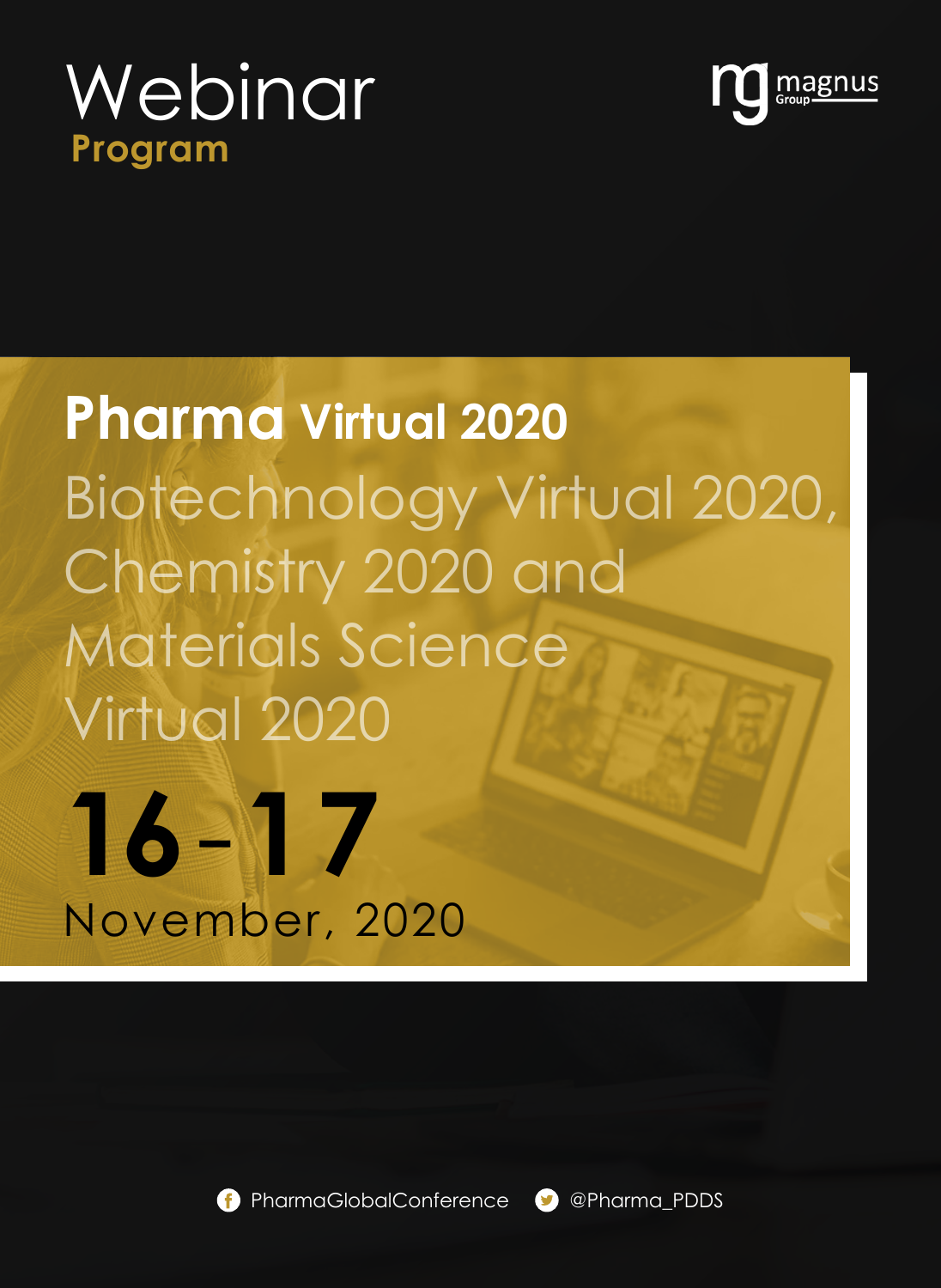| П                           |                                                                                                   | Day 01<br><b>November 16, 2020</b>                                                                                                                                |  |
|-----------------------------|---------------------------------------------------------------------------------------------------|-------------------------------------------------------------------------------------------------------------------------------------------------------------------|--|
| П                           | Sessions on: Biotechnology and Bioengineering   Pharmaceutics and Drug<br><b>Delivery Systems</b> |                                                                                                                                                                   |  |
| 12:00-12:10                 |                                                                                                   | Introduction                                                                                                                                                      |  |
| П                           |                                                                                                   | <b>Keynote Presentations I</b>                                                                                                                                    |  |
| Webinar<br><b>Time Zone</b> | <b>Speakers</b><br><b>Time Zone</b>                                                               |                                                                                                                                                                   |  |
| 12:10-13:00                 | 09:10-10:00                                                                                       | Title: Bioengineering single-cell oil production by oleaginous<br>Rhodococcus spp. to enlarge their application spectrum                                          |  |
|                             |                                                                                                   | Hector M. Alvarez, University of Patagonia San Juan Bosco,<br>Argentina                                                                                           |  |
|                             |                                                                                                   | <b>Oral Presentations I</b>                                                                                                                                       |  |
| 13:00-13:20                 | 13:00-13:20                                                                                       | Title: Improving bioprocesses by using adaptation strategies of<br>Rhodococcus                                                                                    |  |
|                             |                                                                                                   | <b>Carla CCR de Carvalho, Instituto Superior Tecnico, Portugal</b>                                                                                                |  |
| 13:20-13:40                 | 14:20-14:40                                                                                       | Title: Towards a better comprehension of present and future<br>cyberbiosecurity vulnerabilities fostered by an interdisciplinary<br>security approach             |  |
|                             |                                                                                                   | Siguna Mueller, Independent Researcher, Austria                                                                                                                   |  |
| 13:40-14:00                 | 14:40-15:00                                                                                       | Title: Molecular marker characterization and petal valorization<br>of saffron 'Crocus sativus L.'                                                                 |  |
|                             |                                                                                                   | <b>Mohammed Amine Serghini</b> , Ibn Zohr University, Morocco                                                                                                     |  |
| 14:00-14:20                 | 19:30-19:50                                                                                       | Title: Bioinformatic approaches on differential gene expression in<br>scrub typhus compared to some other acute febrile infections                                |  |
|                             |                                                                                                   | <b>Shyamapada Mandal</b> , University of Gour Banga, India                                                                                                        |  |
| 14:20-14:40                 | 08:20-08:40                                                                                       | Title: Biotechnological approach to valorize emissions: Biological<br>conversion of styrene to polyhydroxyalkanoates using two-<br>phase partitioning bioreactors |  |
|                             |                                                                                                   | Victor Alfonso Alonso Campos, IPICYT, Mexico                                                                                                                      |  |
| 14:40-15:00                 | 08:40-09:00                                                                                       | Title: Implementation of conductive materials: Reduced<br>graphene oxide adorned with Fe3O4 nanoparticles for biogas<br>upgrading                                 |  |
|                             |                                                                                                   | Itzel Covarrubias, IPICYT, Mexico                                                                                                                                 |  |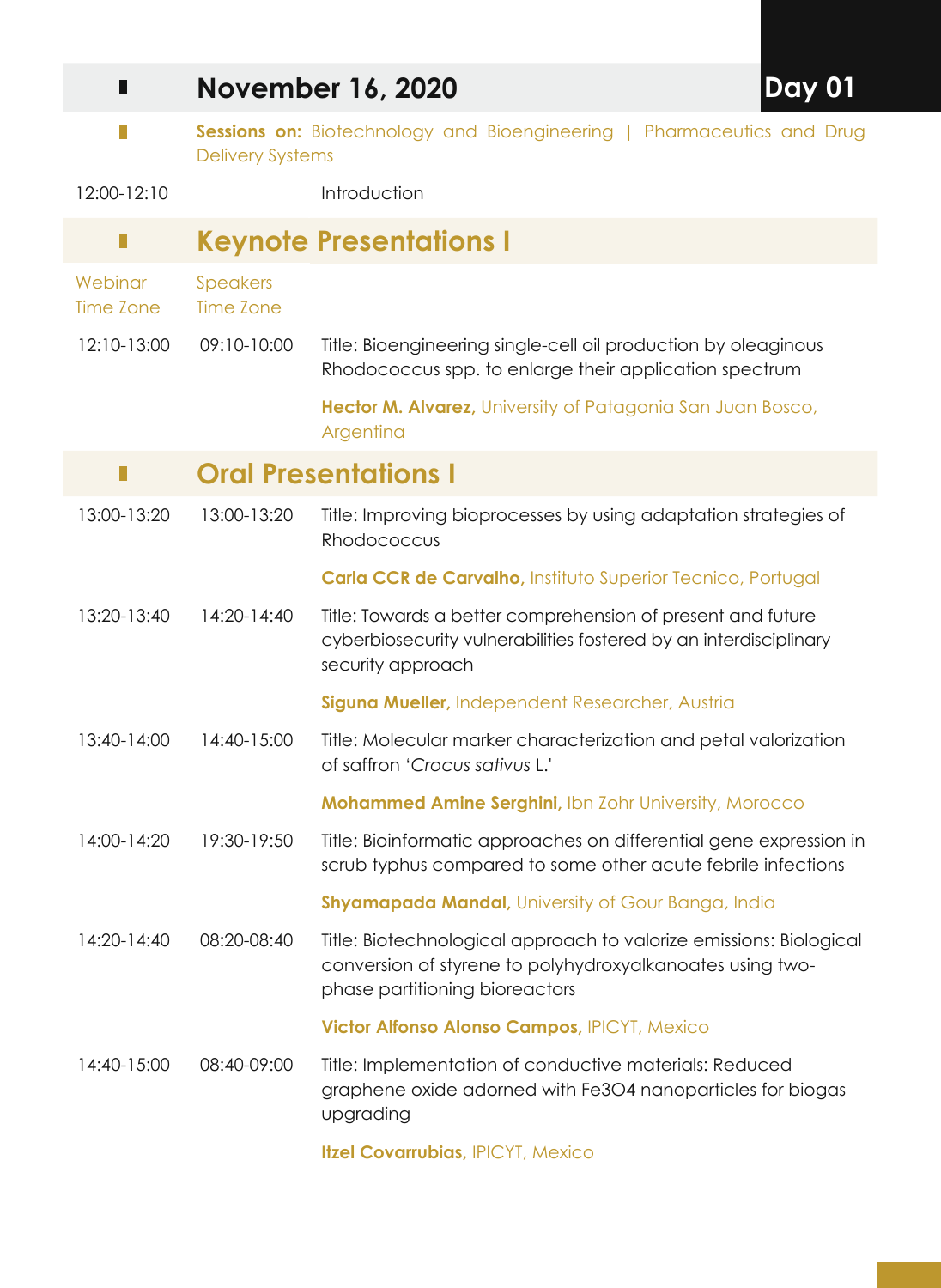| 15:00-15:20                        | 18:00-18:20 | Title: Assessment an umbilical cells induced neuroplasticity in<br>patients with schizophrenia using functional MRI                                                |  |  |
|------------------------------------|-------------|--------------------------------------------------------------------------------------------------------------------------------------------------------------------|--|--|
|                                    |             | <b>Dmitry Ustyuzhanin, National Medical Research Center of</b><br>Cardiology, Russia                                                                               |  |  |
| 15:20-15:40                        | 18:50-19:10 | Title: An overview of RSV antiviral medicinal plants that may be<br>key to Coronavirus                                                                             |  |  |
|                                    |             | Mansureh Ghavam, University of Kashan, Iran                                                                                                                        |  |  |
| 15:40-16:00                        | 21:10-21:30 | Title: Coumarin-dihydropyrimidinone hybrids: Design, virtual<br>screening, synthesis and cytotoxic activity against breast cancer                                  |  |  |
|                                    |             | <b>Rohit Bhatia, ISF College of Pharmacy, India</b>                                                                                                                |  |  |
| 16:00-16:20                        | 21:30-21:50 | Title: Photoluminescence and electrochemical properties of<br>Thiazole derivative's Schiff base ligand based coordination<br>complexes                             |  |  |
|                                    |             | Neha Mishra, Dr. Hari Singh Gour University, India                                                                                                                 |  |  |
| 16:20-16:40                        | 21:50-22:10 | Title: TBA                                                                                                                                                         |  |  |
|                                    |             | <b>Neha M.Munot, STES's Smt.Kashibai Navale College of</b><br>Pharmacy, India                                                                                      |  |  |
| 16:40-17:00                        | 18:40-19:00 | Title: The molecular mechanism underlining the preventive<br>effect of vitamin D against hepatic and renal acute toxicity<br>through the NrF2/ BACH1/ HO-1 pathway |  |  |
|                                    |             | Nada F. Abo El-Magda, Mansoura University, Egypt                                                                                                                   |  |  |
| <b>Poster Presentations I</b><br>П |             |                                                                                                                                                                    |  |  |
| 17:00-17:10                        | 11:00-11:10 | Title: Obtaining blue fluorescent protein trough a novel<br>technique                                                                                              |  |  |
|                                    |             | Lucelly Montserrat Medina Pino, Meritorious Autonomous<br>University of Puebla, Mexico                                                                             |  |  |
|                                    |             | <b>Keynote Presentations II</b>                                                                                                                                    |  |  |
| 17:10-18:00                        | 18:10-19:00 | Title: Nanostructured formulations in skin cancer: Challenges<br>and perspectives                                                                                  |  |  |
|                                    |             | <b>Daniela Monti, University of Pisa, Italy</b>                                                                                                                    |  |  |
| <b>End of Day 1</b>                |             |                                                                                                                                                                    |  |  |

#### **End of Day 1**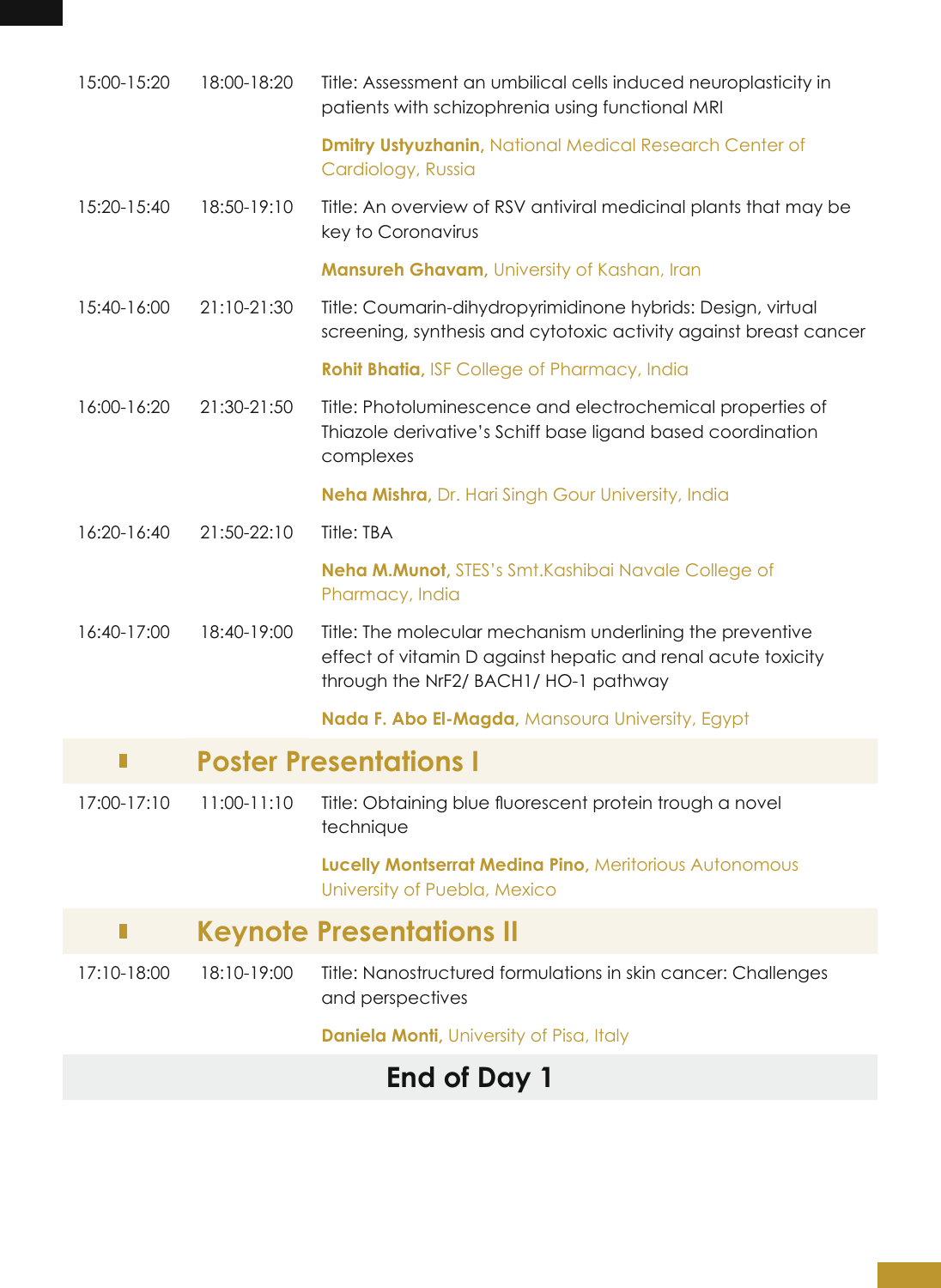| П                    | <b>November 17, 2020</b><br>Day |                                                                                                                                                                                                                    |  |
|----------------------|---------------------------------|--------------------------------------------------------------------------------------------------------------------------------------------------------------------------------------------------------------------|--|
| П                    |                                 | Sessions on: Chemistry and Material Science                                                                                                                                                                        |  |
| П                    |                                 | <b>Keynote Presentations I</b>                                                                                                                                                                                     |  |
| Webinar<br>Time Zone | Speakers<br><b>Time Zone</b>    |                                                                                                                                                                                                                    |  |
| 12:00-12:50          | 16:00-16:50                     | Title: Poly(sugar acids): Acidic Polysaccharide Poly[3-(3,4-<br>Dihydroxyphenyl) Glyceric Acid] from medicinal plants of<br>Boraginaceae family, its synthetic analogues and their potential<br>therapeutic effect |  |
|                      |                                 | <b>Vakhtang Barbakadze, Tbilisi State Medical University, Georgia</b>                                                                                                                                              |  |
|                      |                                 | <b>Oral Presentations I</b>                                                                                                                                                                                        |  |
| 12:50-13:10          | 15:50-16:10                     | Title: Impact of concomitant administration of Apixaban and<br>Rifampicin on the pharmacokinetics of Apixaban in rat plasma<br>using developed HPLC/MS method                                                      |  |
|                      |                                 | Roaa Tayeb, King Abdulaziz University, Saudi Arabia                                                                                                                                                                |  |
| 13:10-13:30          | 18:40-19:00                     | Title: Organic synthesis under solvothermal condition                                                                                                                                                              |  |
|                      |                                 | Kuriya M. Lokanatha Rai, University of Mysore, India                                                                                                                                                               |  |
| 13:30-13:50          | 13:30-13:50                     | Title: Development of electrocatalysts and their structural<br>evolution                                                                                                                                           |  |
|                      |                                 | <b>Guanjie He, University of Lincoln, U.K.</b>                                                                                                                                                                     |  |
| 13:50-14:10          | 14:50-15:10                     | Title: Ferrocenylated molecular cages bearing triazine moieties                                                                                                                                                    |  |
|                      |                                 | Aleksandra Kosinska, Warsaw University of Technology, Poland                                                                                                                                                       |  |
| 14:10-14:30          | 17:10-17:30                     | Title: A sensitive high-performance liquid<br>chromatographytandem mass spectrometric method<br>for determination of bisoprolol after derivatization with<br>3-bromomethylpropyphenazone: Application to rat serum |  |
|                      |                                 | Huda Abdulaziz Shaheen, King Abdulaziz University, Saudi<br>Arabia                                                                                                                                                 |  |
|                      |                                 | <b>Keynote Presentations II</b>                                                                                                                                                                                    |  |
| 14:30-15:20          | 16:30-17:20                     | Title: Factors affecting foam stability and behavioral description<br>of dynamic surface tension for Polysiloxane-Polyether<br>copolymers in Polyol                                                                |  |
|                      |                                 | Loai Aljerf, Damascus University, Syria                                                                                                                                                                            |  |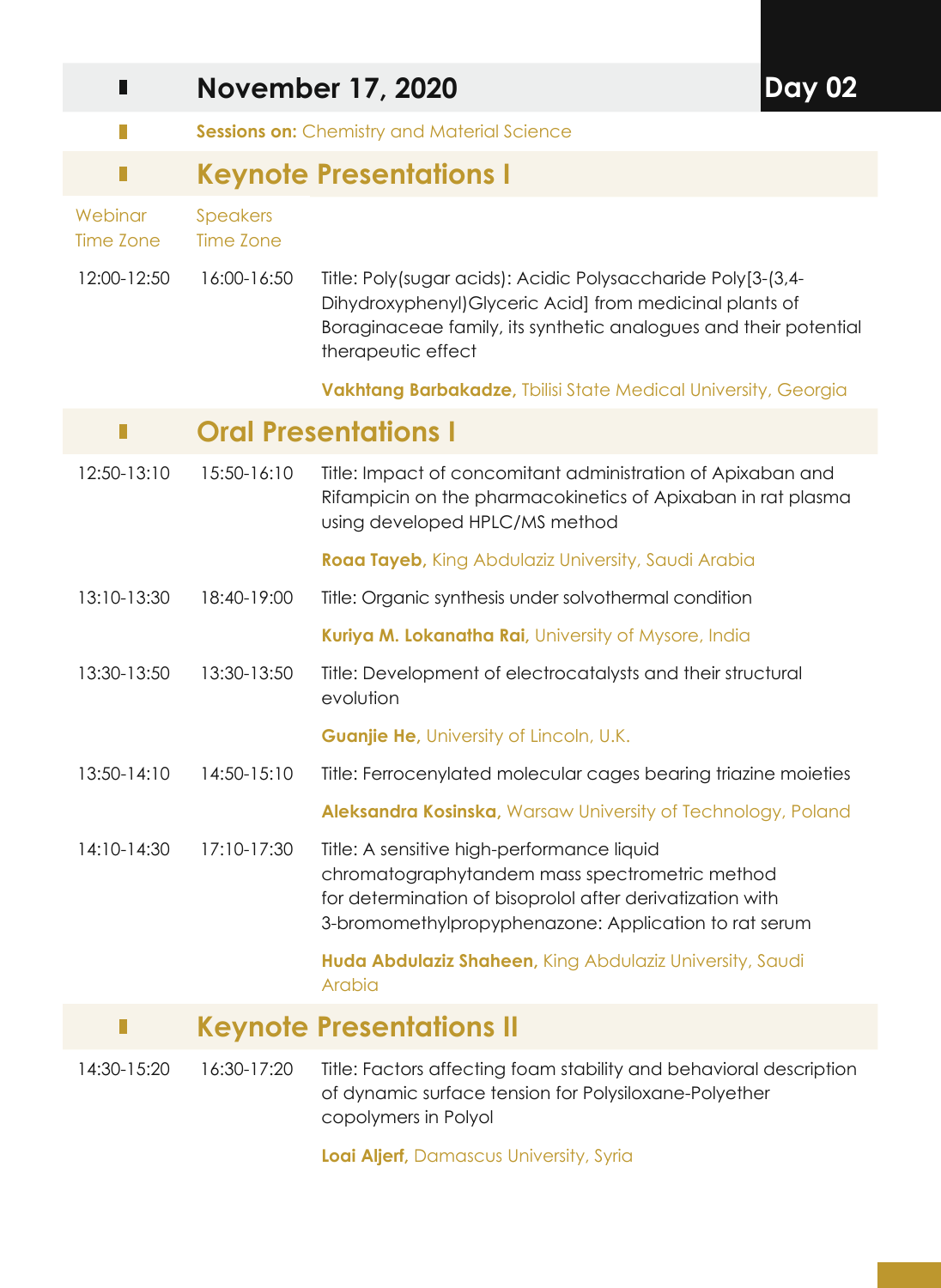|             |             | <b>Oral Presentations II</b>                                                                                                                                                   |
|-------------|-------------|--------------------------------------------------------------------------------------------------------------------------------------------------------------------------------|
| 15:20-15:40 | 17:20-17:40 | Title: Crystallization behavior of biodegradable polyurethane<br>films based on Glycols-Hexamethylene Diisocyanate                                                             |
|             |             | Loai Aljerf, Damascus University, Syria                                                                                                                                        |
| 15:40-16:00 | 17:40-18:00 | Title: Rheological behavior of olive oil used as biodegradable<br>lubricant                                                                                                    |
|             |             | <b>Ioana Stanciu</b> , University of Bucharest, Romania                                                                                                                        |
| 16:00-16:20 | 17:00-17:20 | Title: Impacts of artisanal mining activities on heavy metal<br>contents in soil, water and selected food crops                                                                |
|             |             | <b>Alexander Ajai, Federal University of Technology, Nigeria</b>                                                                                                               |
| 16:20-16:40 | 17:20-17:40 | Title: Evaluation of ecofriendly compounds performance as<br>corrosion inhibitors for mild steel in molar hydrochloric acid:<br>Electrochemical study and theoretical approach |
|             |             | Mohamed Oubaaqa, Ibn Tofail University, Morocco                                                                                                                                |
| 16:40-17:00 | 16:40-17:00 | Title: Organic/Inorganic hybrid materials for catalytic<br>applications                                                                                                        |
|             |             | Fabio M. S. Rodrigues, University of Coimbra, Portugal                                                                                                                         |
| 17:00-17:20 | 18:00-18:20 | Title: Synthesis and characterization of copper-doped forsterite<br>as new blue ceramic pigments                                                                               |
|             |             | <b>Nouha Siragi, University of Cadi Ayyad, Marrakech, Morocco</b>                                                                                                              |
| 17:20-17:40 | 17:20-17:40 | Title: Vertical and horizontal cell structural appraisal of a 9-year<br>cedrela odorata wood for pulp and paper making                                                         |
|             |             | Peter Kessels Dadzie, Kumasi Technical University, Ghana                                                                                                                       |
| 17:40-18:00 | 18:40-19:00 | Title: Numerical analysis of ZnS/SnS Heterojunction solar cell                                                                                                                 |
|             |             | <b>Beddiaf Zaidi</b> , University of Batna, Algeria                                                                                                                            |
|             |             | $\bullet$                                                                                                                                                                      |

#### **Closing Ceremony**